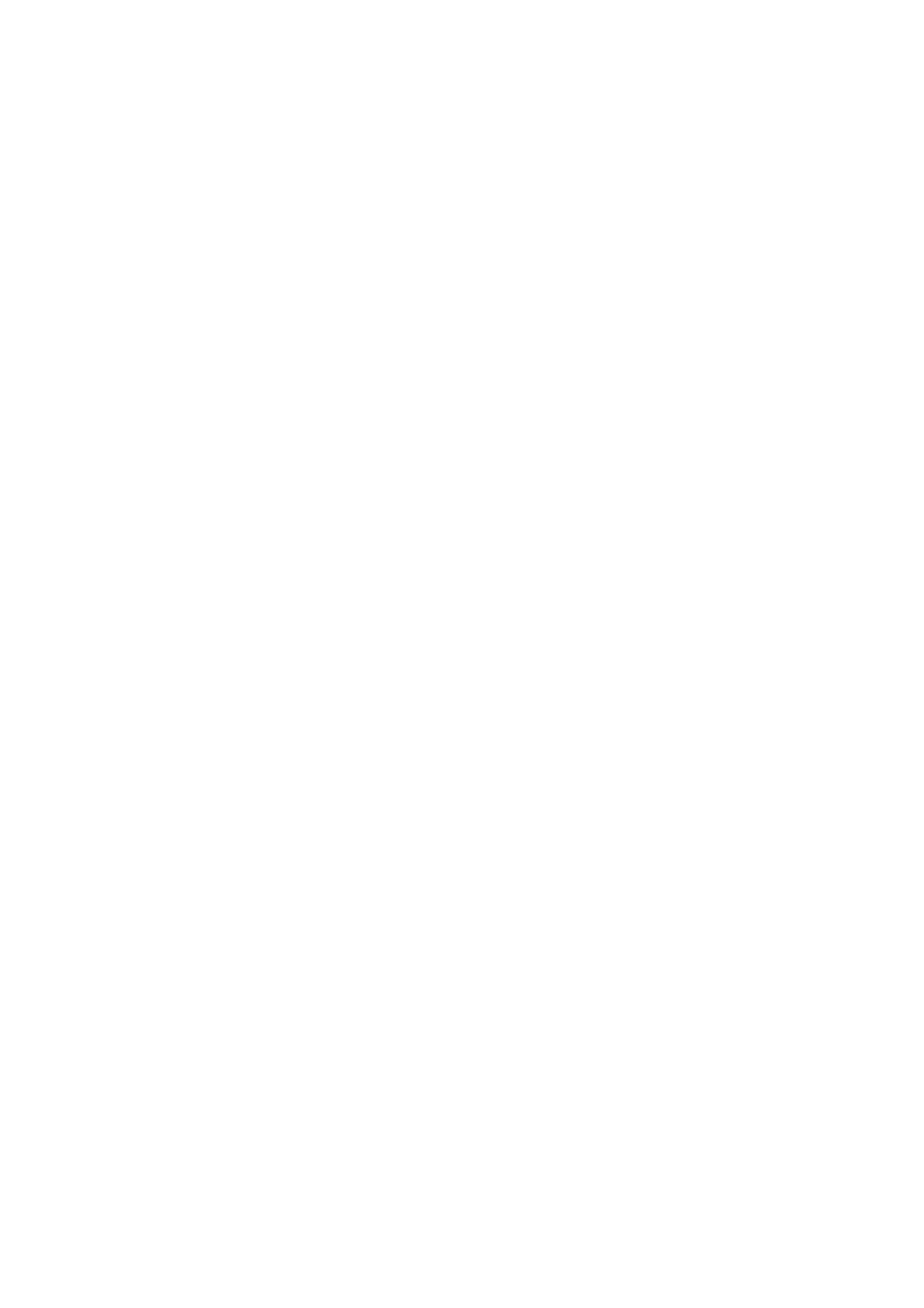# **1. The Public Interest Advocacy Centre**

The Public Interest Advocacy Centre (PIAC) is an independent, non-profit law and policy organisation. PIAC works for a fair, just and democratic society, empowering citizens, consumers and communities by taking strategic action on public interest issues.

PIAC identifies public interest issues and, where possible and appropriate, works co-operatively with other organisations to advocate for individuals and groups affected. PIAC seeks to:

- expose and redress unjust or unsafe practices, deficient laws or policies;
- promote accountable, transparent and responsive government;
- encourage, influence and inform public debate on issues affecting legal and democratic rights; and
- promote the development of law that reflects the public interest;
- develop and assist community organisations with a public interest focus to pursue the interests of the communities they represent;
- develop models to respond to unmet legal need; and
- maintain an effective and sustainable organisation.

Established in July 1982 as an initiative of the (then) Law Foundation of New South Wales, with support from the NSW Legal Aid Commission, PIAC was the first, and remains the only broadly based public interest legal centre in Australia. Financial support for PIAC comes primarily from the NSW Public Purpose Fund and the Commonwealth and State Community Legal Services Program. PIAC receives funding from the NSW Department of Trade and Investment, Regional Infrastructure and Services for its work on energy and water, and from Allens Arthur Robinson for its Indigenous Justice Program. PIAC also generates income from project and case grants, seminars, consultancy fees, donations and recovery of costs in legal actions.

## **2. Energy + Water Consumers' Advocacy Program (EWCAP)**

EWCAP was established at PIAC as the Utilities Consumers' Advocacy Program in 1998 with NSW Government funding. The aim of the Program is to develop policy and advocate in the interests of low-income and other residential consumers in the NSW energy and water markets. PIAC receives policy input to EWCAP from a community-based reference group the members of which include:

- Council of Social Service of NSW (NCOSS);
- Combined Pensioners and Superannuants Association of NSW (CPSA);
- Park and Village Service;
- Ethnic Communities Council NSW;
- Rural and remote consumers;
- Physical Disability Council of NSW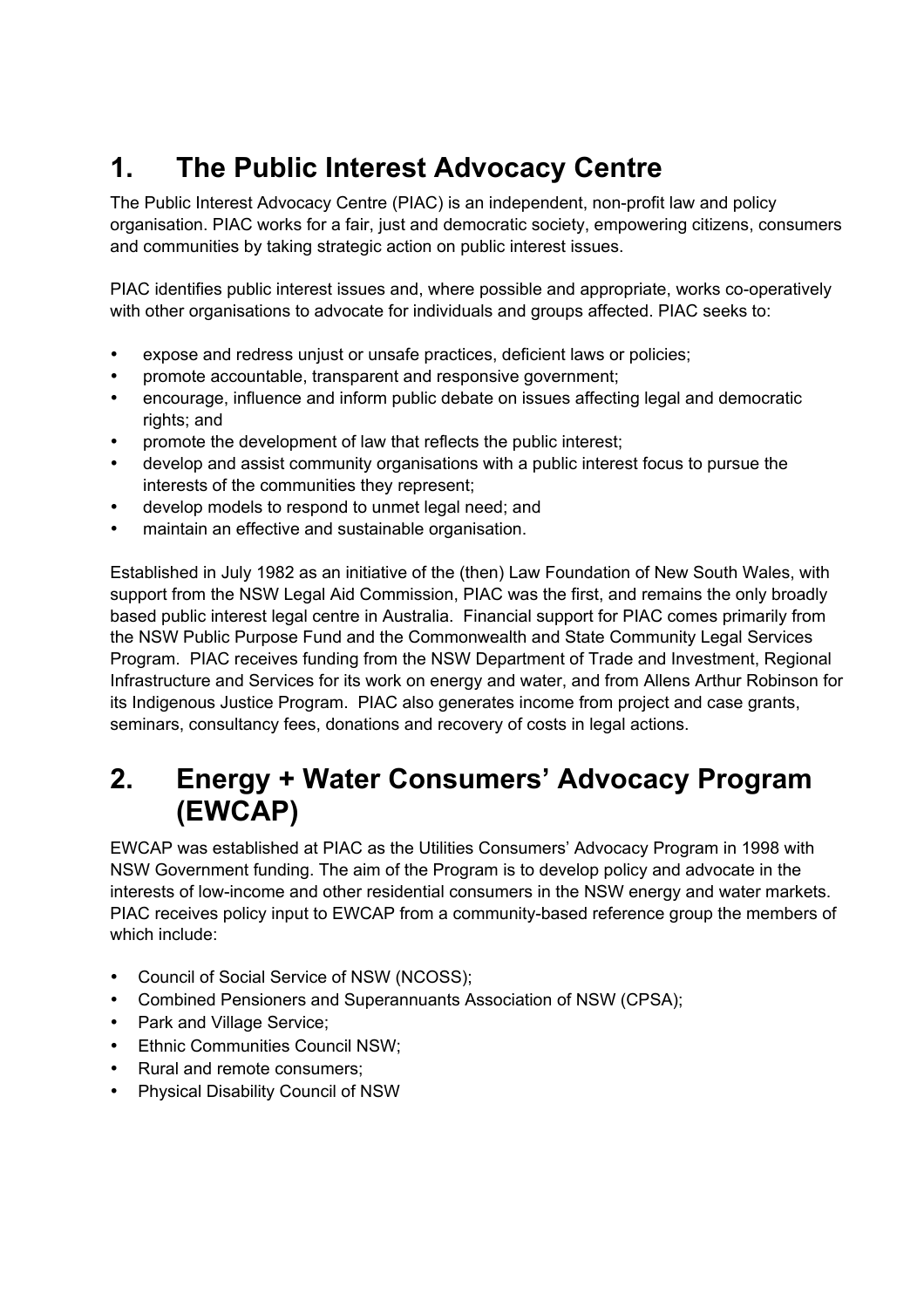# **3. Introduction**

PIAC welcomes the opportunity to participate in the Independent Pricing and Regulatory Tribunal of NSW (IPART) review of customer engagement in the development and setting of prices for regulated monopoly services (the Review).

IPART is responsible for setting the prices of monopoly services. In making pricing determinations, IPART must consider the 'protection of consumers from abuses of monopoly power in terms of prices, pricing policies and standard of services'.<sup>1</sup> PIAC believes that meaningful consumer input is essential to ensuring these consumer interests are protected.

IPART has defined consumer engagement as the 'involvement of customers and/or their representatives in the process of setting prices for monopoly services.<sup>2</sup> In line with this definition, PIAC sees consumer engagement as the process of capturing information and input from a diverse range of consumer stakeholders, and enabling their ongoing participation through collaborative consultation.

There has been increased recognition in both Australian and international policy making that engaging the community in the planning and development processes of key policy decisions results in better policy outcomes.<sup>3</sup> For IPART, the involvement of consumers in the development and setting of prices and service standards has contributed to better outcomes in their determinations.<sup>4</sup> By engaging with customers, regulated businesses are able to better understand consumer concerns, preferences and their willingness to pay.5

IPART has noted several issues in its current consumer engagement practices which have led to the commencement of this review. These include:

- ongoing difficulty in engaging with end-customers, especially small customers; $6$
- increasing pressure of price rises and the need for increased investment by regulated businesses; and
- increasing disillusionment with existing consumer engagement mechanisms and the capacity of consumers to influence decisions.<sup>7</sup>

IPART has further noted that there have been additional issues affecting consumer engagement in electricity and water consultation processes. In electricity and water pricing determinations, consultations have often required a high level of technical expertise. IPART perceives this has been a considerable barrier for consumers and consumer advocates to meaningfully engage in electricity and water determinations, as they often lack access to the resources and expertise

<sup>&</sup>lt;sup>1</sup> *Independent Pricing and Regulatory Tribunal Act, 1992, (NSW) s 15(1)(b).* 

<sup>2</sup> IPART, *An invitation to participate: Customer engagement on prices for monopoly services* (2011) 1.

<sup>3</sup> Planning NSW, *Community Engagement in the Planning System*, NSW Department of Planning (2003) 6.

<sup>4</sup> IPART, above n 2, 2.

<sup>5</sup> Ibid.

 $6$  Ibid 1.

<sup>7</sup> Cambridge Economic Policy Associates (CEPA), *Regulated Monopoly Service Providers and Customer views, preferences and willingness to pay: A Report for IPART* (June 2011) 1.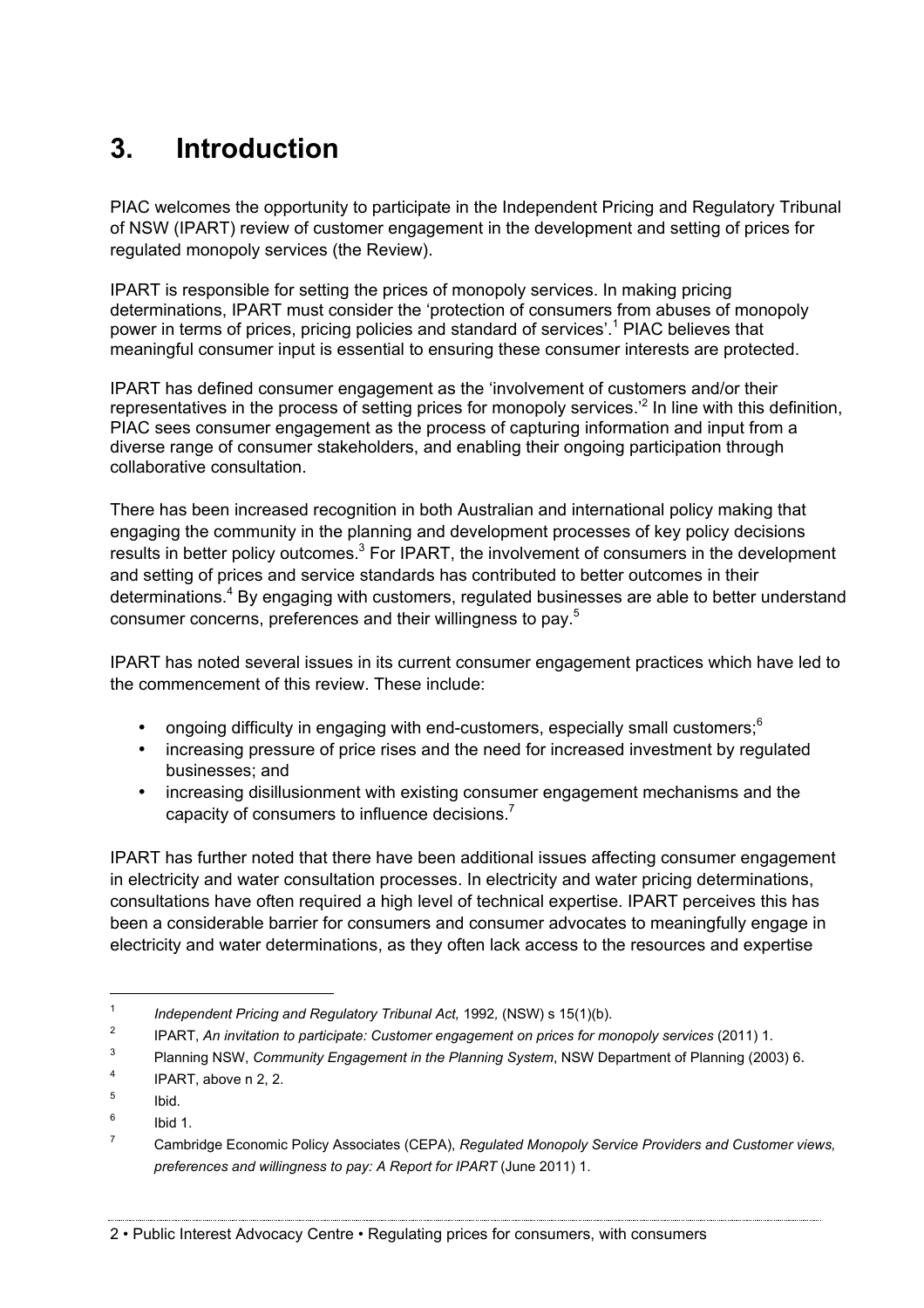needed to participate.<sup>8</sup> IPART contends that this has led to an inequitable representation by regulated businesses, which are fully resourced to participate in pricing reviews.

Energy and water are essential services. PIAC believes that decisions made regarding the pricing and service standards for these services must include meaningful consumer engagement to ensure that business interests are not disproportionately represented over consumer interests.

PIAC, through its direct experiences in energy and water advocacy with IPART, has identified a few key barriers for consumers and consumer advocates to participate in pricing and service consultative processes.

## **4. Effective consumer engagement: general principles**

A core function of IPART's role is to protect consumers by ensuring the quality and reliability of regulated services and considering the social impacts of decisions relating to these services through transparent consultation with all stakeholders.<sup>9</sup> When making price determinations, IPART is required to protect consumers from abuses of monopoly power in terms of prices, pricing policies and standard of services.<sup>10</sup> PIAC believes it is only through effective consumer engagement that IPART is able to properly consider the needs and impacts of proposed changes on consumers, and protect them from potential negative impacts.

Although IPART does not currently have a policy or code of practice in place to guide its customer engagement practices, the various industry teams within IPART follow a similar process of consultation that works to ensure all stakeholders are well informed and enabled to participate.<sup>11</sup> This process includes some or all of the following steps:

- advertising all investigations and inviting public submissions, particularly from key stakeholders;
- hosting public hearings, public seminars and workshops;
- maintaining a public register of submitted material;
- publishing issues and discussion papers and research reports;
- conducting targeted consultation;
- releasing interim reports as required to seek comments before releasing final reports; and
- maintaining a website with comprehensive information about IPART, investigation timetables, submissions and reports issued.<sup>12</sup>

PIAC notes that, although these steps incorporate a variety of consumer engagement mechanisms, IPART has not evaluated the efficacy of these engagement practices positively, recognising in the Review there is considerable difficulty getting sufficient consumer

 $8$  IPART, above n 2, 2.

<sup>9</sup> IPART, *Corporate Governance Statement* (January 2009) 3.

<sup>10</sup> *IPART Act,* above n 1.

<sup>&</sup>lt;sup>11</sup> Email from Alexander Oeser, IPART Analysis and Policy Development to Erin Halligan, PIAC Policy Officer 19 August 2011.

 $12$  IPART, above n 9, 7-8.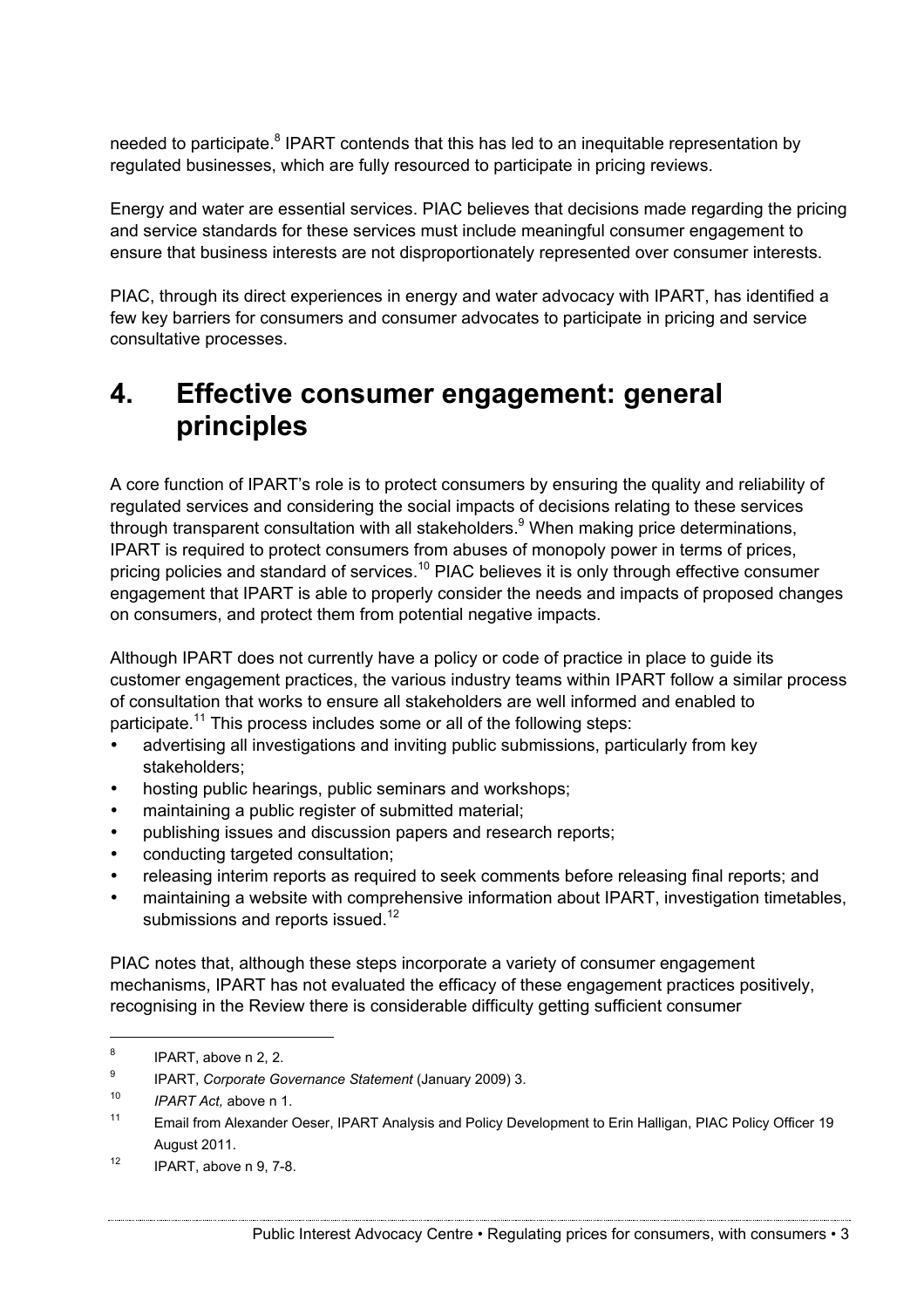representation throughout these processes. IPART has noted, for example, that in electricity and water pricing reviews consultation processes are often quite technical in nature. As many consumer advocacy organisations do not have the knowledge base to understand this material, IPART generally does not receive many submissions from small, end-customers.<sup>13</sup>

In the Planning NSW handbook for *Community Engagement in the Planning System*, it is outlined that for engagement to be effective it must be conducted in a 'clear, transparent manner that provides the public and all participants with a realistic understanding of the policy and decisionmaking process and the range of possible outcomes'.<sup>14</sup> PIAC believes that for consumer advocates to have a realistic understanding of IPART's decision-making processes, there must be support and encouragement for a range of consumer voices to contribute.

PIAC believes that meaningful engagement includes consumers and their representatives having:

- sufficient capacity and resources to participate;
- a sense that they are able to have influence in consultative processes; and
- a partnership between decision makers and consumers that facilitates a continuous flow of knowledge and ideas.

# **5. Barriers to effective consumer engagement**

### **5.1 Capacity to engage**

PIAC believes there are a number of barriers contributing to the lack of consumer representation in IPART energy and water price determination processes. Complex technical reports, lack of expertise among consumers and their representative organisations, and insufficient resources have all created barriers for many small, grassroots consumer organisations to engage in IPART price determinations.

In PIAC's experience, consumer advocacy organisations often work across a range of policy issues affecting a variety of consumer groups. The complexities of policy and consumer advocacy work in relation to for energy and water, for example, can be uniquely demanding. Energy and water advocacy often requires input across a range of issues that involve complex technical, economic, legislative and regulatory problems, in rapidly evolving markets.<sup>15</sup>

PIAC contends that, in managing the complex range of issues in energy and water consumer advocacy, many consumer stakeholders do not have the capacity to contribute in consultation processes. In PIAC's experience, consumer engagement in IPART's review processes involves a commitment of time, technical expertise and resources that are not always available to consumer advocates. Without these inputs, consumer advocates face real barriers to effective engagement.

 $13$  IPART, above n 2, 2.

<sup>14</sup> Planning NSW, above n 3, 7.

<sup>15</sup> Gordon Renouf and Polly Porteous, 'Making Energy Markets Work: The Role of Consumer Advocacy' (2011) *Consumer Advocacy Panel*, 8.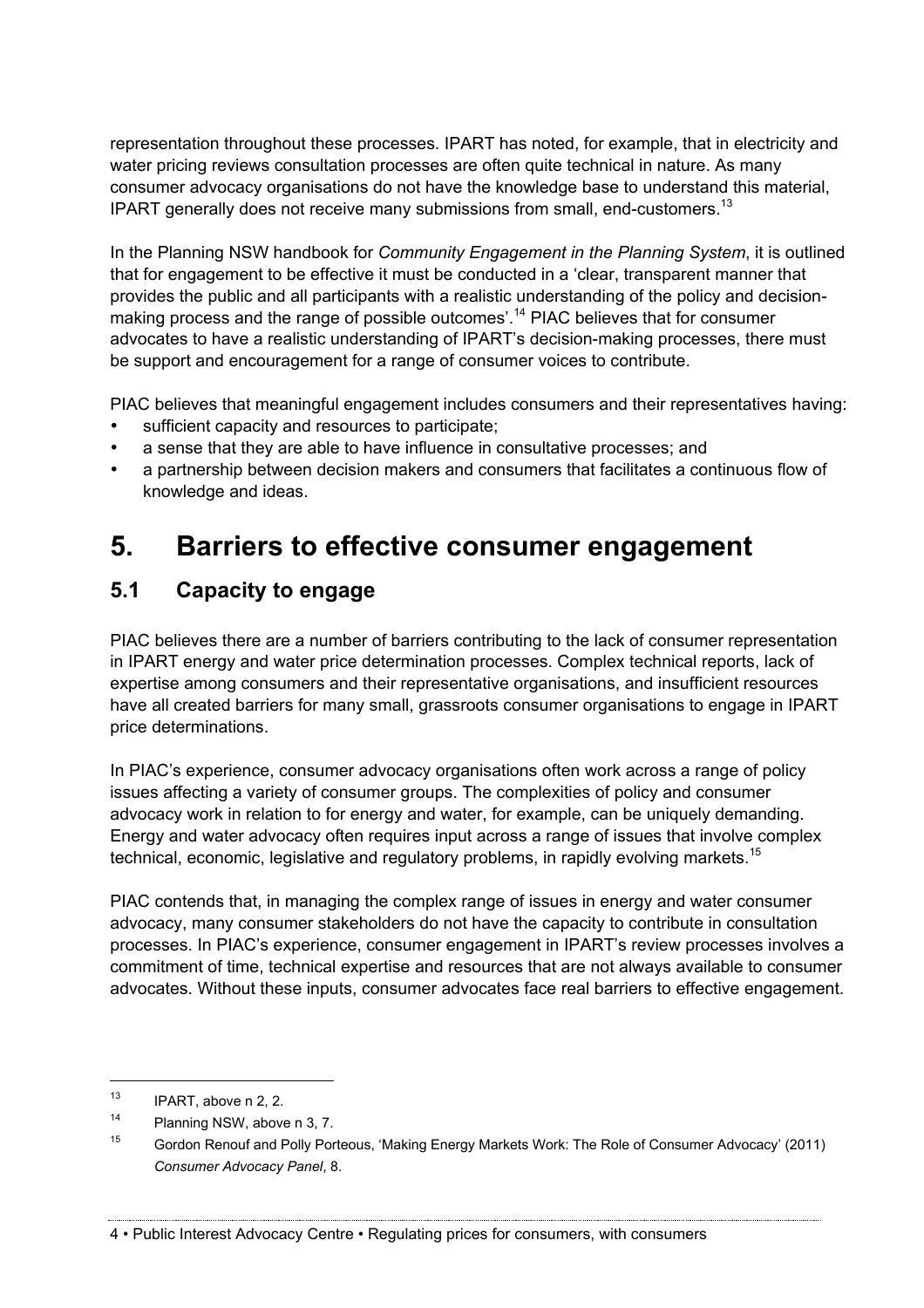### **5.1.1 Expertise**

IPART acknowledges that it would like to see more consumer groups providing direct input into the technical aspects of the price and service proposals, rather than limiting their comments to the potential social impacts of the final determinations.<sup>16</sup> This view was expressed by IPART Chairman, Mr Rod Sims, in his presentation to PIAC's Energy + Water Consumers' Advocacy Conference, *Competition and Consumers*. Mr Sims said:

As a regulator, we would find it easier if consumer groups provided countervailing technical input to our review processes, as this would better enable us to weigh up the interests of the businesses and consumers, levelling the playing field.<sup>17</sup>

IPART believes that, due to the technical aspects of its reviews, it is increasingly difficult to attract and meaningfully engage a broad range of small, end-customers.<sup>18</sup> In PIAC's experience, this is especially the case for utility price determinations. Due to the nature of energy and water policy, consumer advocates are regularly required to have access to expertise on a broad range of technical issues, including engineering, regulatory economics, environmental economics and government policy.<sup>19</sup> For consumer advocates to access such technical expertise, they require a strong network of resources, which can include expert staff, partnerships with research centres and the capacity to retain professional consultants.<sup>20</sup>

Mr Sims' keynote address noted that the technical nature of determinations has been an increasing problem. Mr Sims highlighted, as an example, that:

In 2004, our final report on prices for the NSW electricity distribution businesses was 287 pages long. The AER's 2009 report was 722 pages long, and its equivalent 2010 report on prices for the Victorian distributors ran to 1832 pages. It is no wonder that the regulatory and review processes are dominated by the well-resourced industry participants, who can effectively engage in matters of technical detail that are beyond the expertise and resources of consumer groups.<sup>21</sup>

As consumer advocates do not have access to the same resources as industry participants, IPART does not receive submissions on detailed technical cost inputs from customers. Rather, if they do receive consumers' submissions, they focus mainly on the potential outcomes of final determinations.<sup>22</sup>

In PIAC's experience, this deficit in technical expertise by consumer advocates is often compounded by the technical requirements of IPART's own consultation methodologies. In IPART's June 2011 review of Hunter Water's Operating License, the issues paper requested a

 $16$  IPART, above n 2, 2.

<sup>17</sup> Rod Sims, 'PIAC Speech' (Speech delivered at the Energy + Water Consumer Advocacy Program Conference on 'Competition and consumers', Sydney, 27 June 2011) http://www.ipart.nsw.gov.au.

 $18$  Ibid.

<sup>19</sup> Renouf and Porteous, above n 15, 14.

 $^{20}$  Ibid, 12.

<sup>21</sup> Mr Rod Sims, above n 17.

 $22$  IPART, above n 2, 2.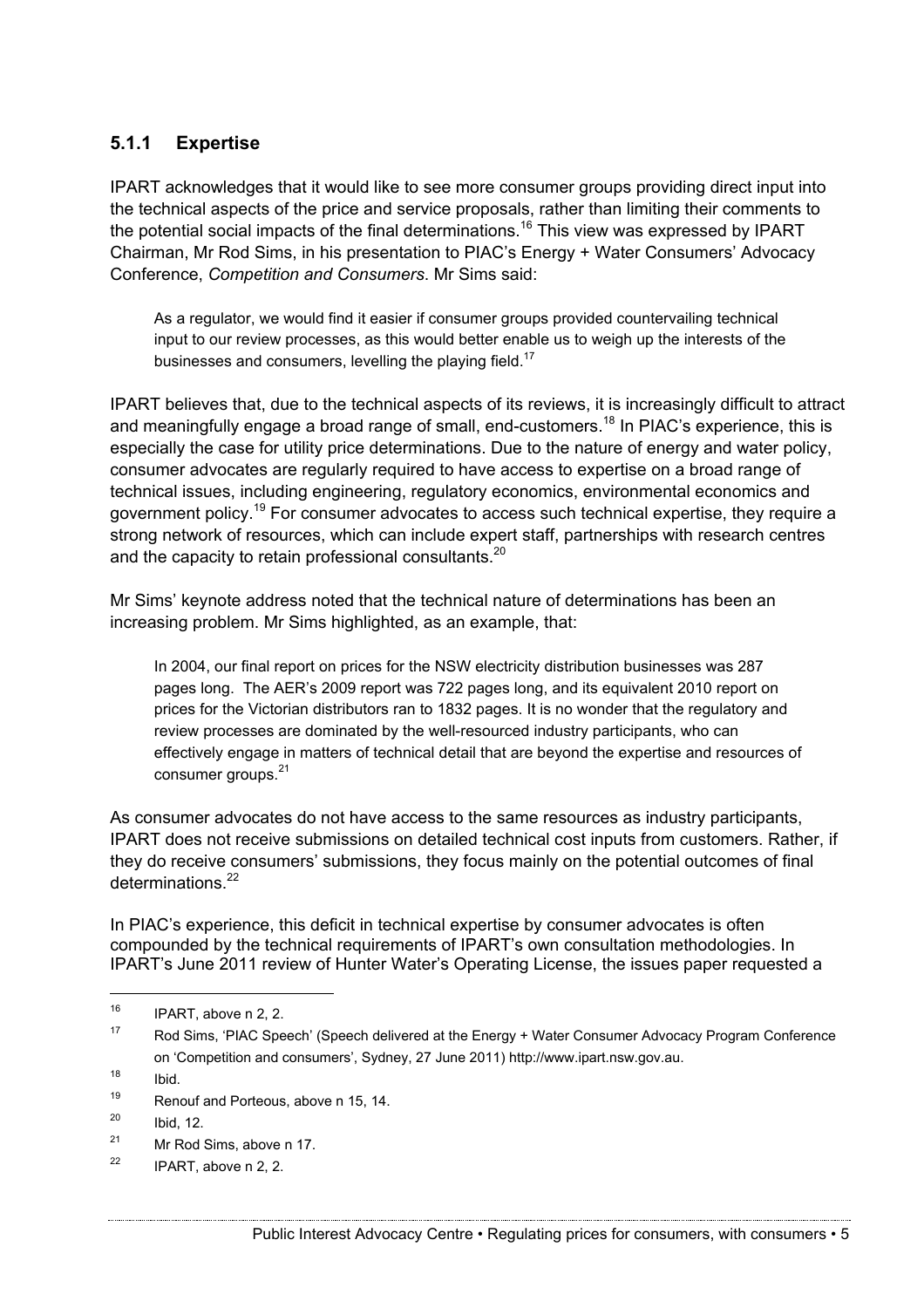cost-benefit analysis from consumer stakeholders on complex operational mechanisms and policy information. IPART noted in the issues paper for the Hunter Water review that by selecting this methodology many smaller organisations and consumer stakeholders would have limited resources and capacity to respond. IPART also noted that by using the chosen cost-benefit approach, Hunter Water would be in a better position to quantify costs and benefits or provide quantitative indicators than other stakeholders.<sup>23</sup>

PIAC believes that a broad information base from a variety of stakeholders is a key pre-requisite for good policymaking. This knowledge base must include balanced input from both regulated businesses and consumer representatives.

In order to achieve this balance, PIAC believes IPART must support consumer stakeholders to understand the technical components within its reviews and determinations. PIAC understands there is variation in the level of technical expertise among consumer representatives. As such, different organisations require different levels of expert assistance. PIAC recommends IPART develop a coordinated approach of communicating with a range of consumer stakeholders, including access to simple, plain English information, that is supplementary to issues papers; and conducting individual, informal consumer information sessions to allow advocates the opportunity to have open discussions with IPART consultants.

PIAC believes there must be a greater focus on direct contact with consumer stakeholders. In order to accurately explore the costs and benefits of potential regulatory changes and their likely social impacts, consumer advocates must have greater capacity to understand and research the needs of a range of consumer stakeholders.<sup>24</sup>

#### *Recommendation*

*PIAC recommends IPART provide avenues for targeted communication with consumer stakeholders, including access to simple, plain English information, supplementary to issues papers, and conducting informal consumer information sessions to allow consumer advocates the opportunity to directly question IPART consultants.*

### **5.1.2 Timeframes**

In PIAC's experience, brief consultation periods for IPART determinations have been a significant barrier for consumers and consumer advocates to participate in consultation processes. PIAC understands that IPART does not have a standardised timeframe to conduct public consultations. IPART works to a minimum of eight weeks for public consultation; however, this has been reduced to as low as five weeks on some occasions.<sup>25</sup>

In NSW there are relatively few consumer advocates working on energy and water policy, and these advocates are often required to represent consumer interests across a number of policy forums. For example, PIAC is regularly requested to provide consumer input into consultations conducted by the NSW Department of Trade and Investment, Regional Infrastructure and Services (DTRIS), the NSW Office of Water (NOW), IPART, the Australian Energy Regulator

<sup>24</sup> Renouf and Porteous, above n 15, 11.

<sup>&</sup>lt;sup>23</sup> IPART, *Review of the Operating Licence for Hunter Water Corporation: Issues Paper* (2011) 6.

 $25$  Email from Alexander Oeser, above n 11.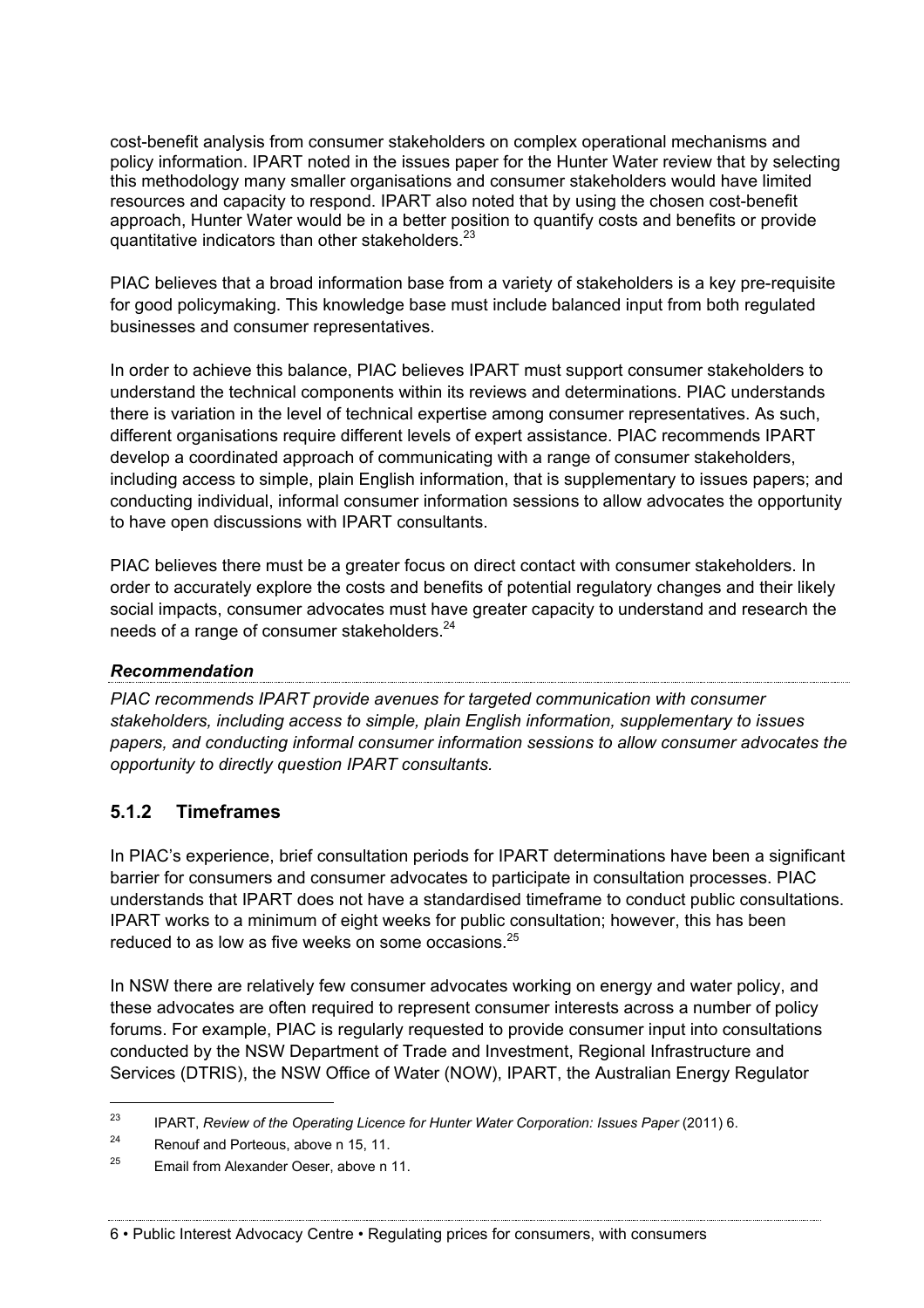(AER), the Australian Energy Market Commission (AEMC) and other retailer advisory panels. In these consultations, PIAC is often requested to provide advice on a range of issues, such as licensing, consumer protection, utility networks, regulatory frameworks, affordability and pricing, and environmental policy. PIAC does this work with two dedicated policy staff.

Given the scope of this work, consumer advocates in NSW are often forced to make quick evaluations of their capacity to engage, as they are often managing competing deadlines for participation in consultations that are occurring simultaneously. In PIAC's experience, this means that advocacy groups are unable to participate in all of the consultation requests, and many important consumer issues do not get represented in these processes. PIAC recommends that IPART consider ways to coordinate consultation periods in their internal processes, and potentially with other regulating bodies.

PIAC notes that IPART is already trialing new ways to coordinate consultation in the upcoming water determinations. For the first time, IPART has consolidated the 2011/12 pricing determination and operating licence review for the Sydney Catchment Authority (SCA). By doing so, IPART hopes to increase the capacity for stakeholders to engage in both determinations, as they are able to dedicate time and resources into one amalgamated process. IPART also recently released a water bulletin. *In the pipeline* was released in August 2011, and provides information to stakeholders on upcoming water consultations, as well as contact information for all relevant IPART consultants. PIAC welcomes both these new changes. PIAC believes that streamlining the review process, and providing regular updates on review scheduling, will result in a greater capacity for consumer stakeholders to plan and engage in IPART reviews.

PIAC has also noted in previous submissions to IPART that the review process would be enhanced with longer time frames for consumer consultation. In August 2011, PIAC made the following comment in its submission to IPART's review of the price structures for metropolitan water utilities:

PIAC is concerned that, although IPART identified the need for analysis of metropolitan price structures in the 2007/08 and 2008/09 price reviews, a broader consultative process for discussing potential changes has only commenced in June 2011 with a relatively short time frame for community consultation.<sup>26</sup>

PIAC believes that increasing the length of consultation periods will allow for a broader range of consumer engagement in IPART reviews. PIAC believes it will also facilitate greater opportunity for IPART to communicate directly with consumer stakeholders, which is particularly useful if there are detailed technical aspects that IPART is seeking consumer input on.

PIAC believes IPART's 2011 Review of electricity retail pricing serves as a good model for consultation and engagement. The consultation period was run over six months, commencing with informal consultation with key consumer stakeholders, including PIAC, NCOSS, CPSA, the Energy and Water Ombudsman of NSW (EWON), and the Council on the Ageing (COTA), in December 2011.<sup>27</sup> Following this initial scoping phase, there was the release of industry and

 <sup>26</sup> PIAC Submission to *IPART review of the price structures for metropolitan water utilities* (2011) 4.

<sup>&</sup>lt;sup>27</sup> Email from Anna Brakey, IPART Program Manager to Carolyn Hodge, PIAC Senior Policy Officer, 15 December, 2010.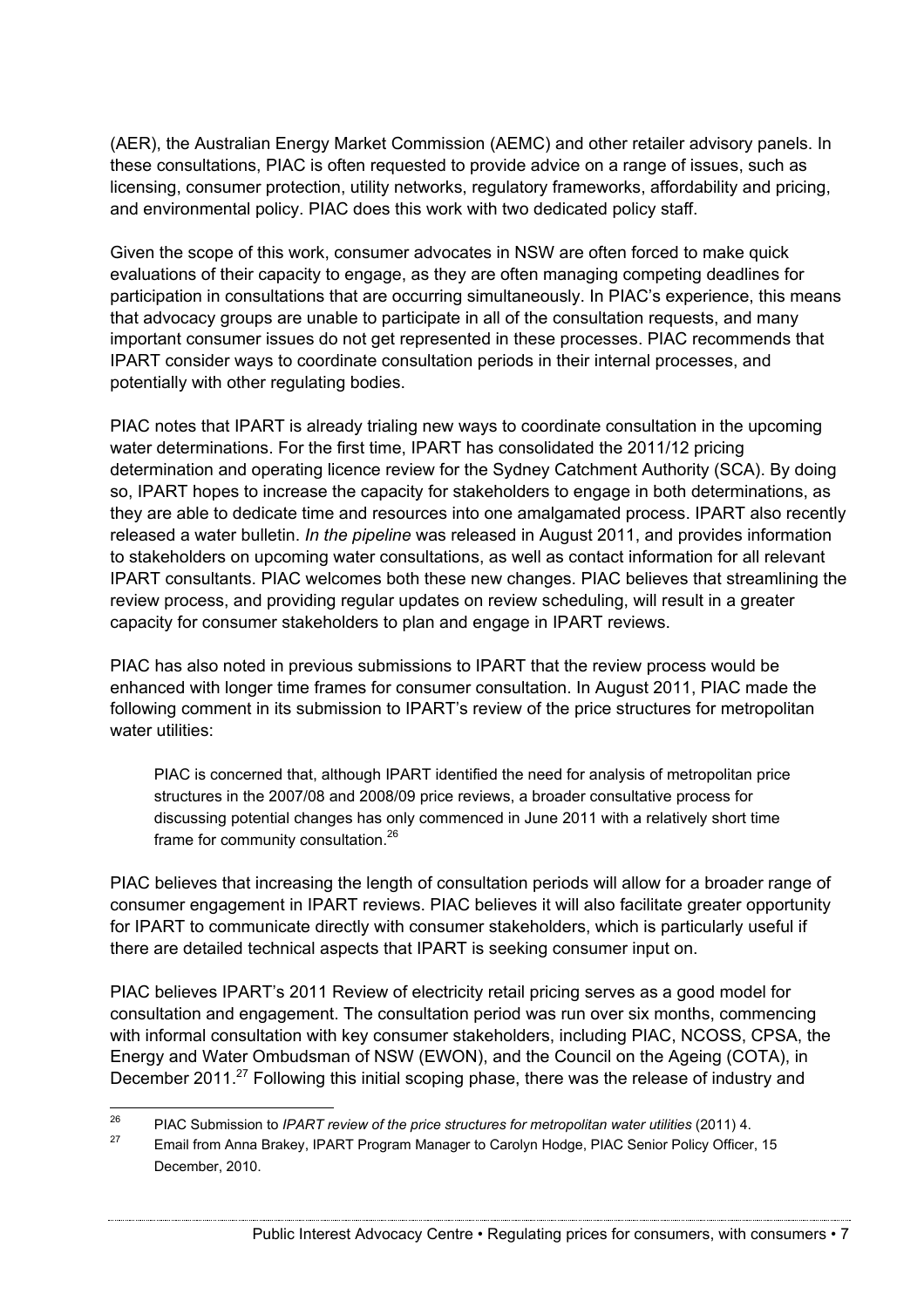consumer fact sheets in February 2011, the release of a Draft Report and Draft Determination in April 2011, public hearings held in February and early May 2011, and the release of the final determination in mid-June.<sup>28</sup> Although PIAC acknowledges the period for lodging written submissions to the Draft Report was only four weeks, the ongoing consultation from the very early stages of the process meant that consumer organisations, like PIAC, had more time to ask questions and be engaged in the process.

PIAC recommends that IPART establish a standard period for consultation processes. PIAC believes there should be a minimum of eight weeks set for formal consultation procedure, and up to as long as six months for bigger determinations, as modelled on IPART's 2011 Review of regulated prices for electricity.

#### *Recommendation*

*PIAC recommends that IPART coordinate consultation periods internally, as well as considering mechanisms for coordination with other regulators.*

*PIAC also recommends that IPART formalise a standard public consultation period of a minimum of eight weeks for its review processes, with longer periods for more complex reviews.*

### **5.1.3 Resourcing**

Effective consumer engagement requires the support and commitment of a diverse network of consumer advocates. IPART is dependent on the work of consumer advocacy groups to provide essential information to ensure consumer interests are protected in pricing determinations for monopoly services.

In the 2008 Australian Productivity Commission's Review of Australia's Consumer Policy Framework, it was indicated that many consumer organisations had felt unable to meet all requests for input into specific policy matters due to a lack of resources.<sup>29</sup> PIAC contends that the dependence on consumer advocacy by government and decision-makers is not matched with the resourcing they receive. In the Australian Productivity Commission's review, the consumer organisation, CHOICE, submitted:

This demand for our input demonstrates a real need expressed by government and parliamentary inquiries for consumer advocacy. It is time that appropriate advocacy was funded at a level sufficient to meet this need. $30$ 

PIAC believes that the provision of additional resourcing through funding and access to technical expertise to a wide range of consumer representative bodies will allow for more meaningful consumer input into price review processes. Increasing resources to consumer advocacy organisations will build the capacity of consumer advocates to provide high-quality input, across a greater range of issues, into a greater proportion of the consultation processes. $31$ 

 $30$  Ibid.

 <sup>28</sup> IPART, *Timetables* (22 August 2011) IPART, http://www.ipart.nsw.gov.au/timetables.asp#RET.

<sup>29</sup> Australian Productivity Commission, *Review of Australia's Consumer Policy Framework* (2008) 281.

<sup>&</sup>lt;sup>31</sup> Renouf and Porteous, above n 15, 67-68.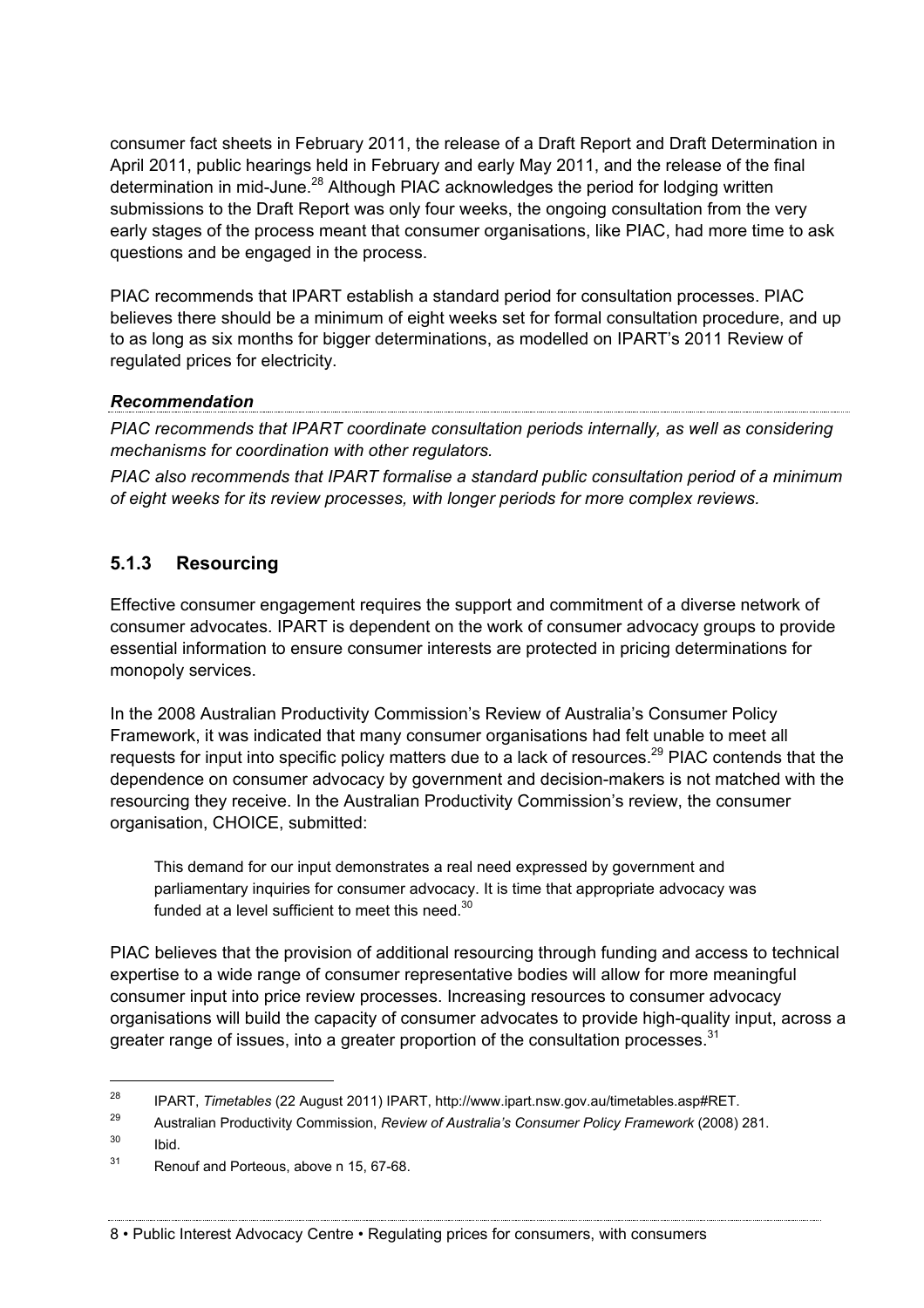A good model for increasing resource capacity for consumer advocates is through access to small financial grants for consumer research projects. PIAC believes research grant programs are an excellent way to allow consumer advocates to undertake unique research into the differing needs of a range of consumer groups.

The Consumer Utilities Advocacy Centre (CUAC) has been running a grants program since 2002, which works to build the consumer engagement capacity of Victorian agencies working on energy and water advocacy.<sup>32</sup> As part of the scheme, CUAC established an Executive Officer (EO) Grants program, which is open to applicants throughout the year, to be assessed by CUAC's Executive Officer. CUAC also developed an Initiated Grants program, enabling CUAC to commission research on consumer utilities issues.<sup>33</sup> For example, the EO Grants program, which is capped at \$8000, has facilitated many consumer research projects, including:

- research into the impact of gas extension on fuel poverty in the Upper Yarra, Eastern Access Community Health (2007-08);
- a critique of the Gippsland Water Water Plan for the Essential Services Commissions' 2008- 2012 Price Review, Gippsland Resource Group (2007-08);
- research into energy consumption, costs and concessions for households with Multiple Sclerosis, MS Society (2008-09);
- pilot project involving a retrofit of ten low-income private rental households, Just Change (2008-09); and
- the Energy and Water Ombudsman (Victoria) African Community Engagement Project, Footscray Community Legal Centre and Financial Counselling Services (2009-10).<sup>34</sup>

A review of the CUAC grants program found that the scheme has provided a valued opportunity for organisations to influence policy and regulatory debates – with many successful advocacy outcomes for smaller consumer advocacy groups working at grassroots levels.<sup>35</sup> The reports and project work are also circulated among other community organisations, creating the opportunity to share knowledge and build a broader range of expertise among consumer stakeholders.

#### *Recommendation*

*PIAC recommends IPART make recommendations to the NSW Government to increase support and resourcing for grassroots consumer organisations through the funding of small grants schemes.*

### **5.2 Continuity and influence**

PIAC believes that for consumer engagement to be effective, it must be conducted in a manner that provides the public and all participants with a realistic opportunity to participate in the policy and decision-making process. An essential component of consumer participation is consumer

 <sup>32</sup> CUAC, *Grants Program* (22 August 2011) < http://www.cuac.org.au/grants-program/>.

 $33$  Ibid.

 $34$  Ibid.

<sup>&</sup>lt;sup>35</sup> CUAC, A Review of the Consumer Utilities Advocacy Centre Grants Program, (2010) 7.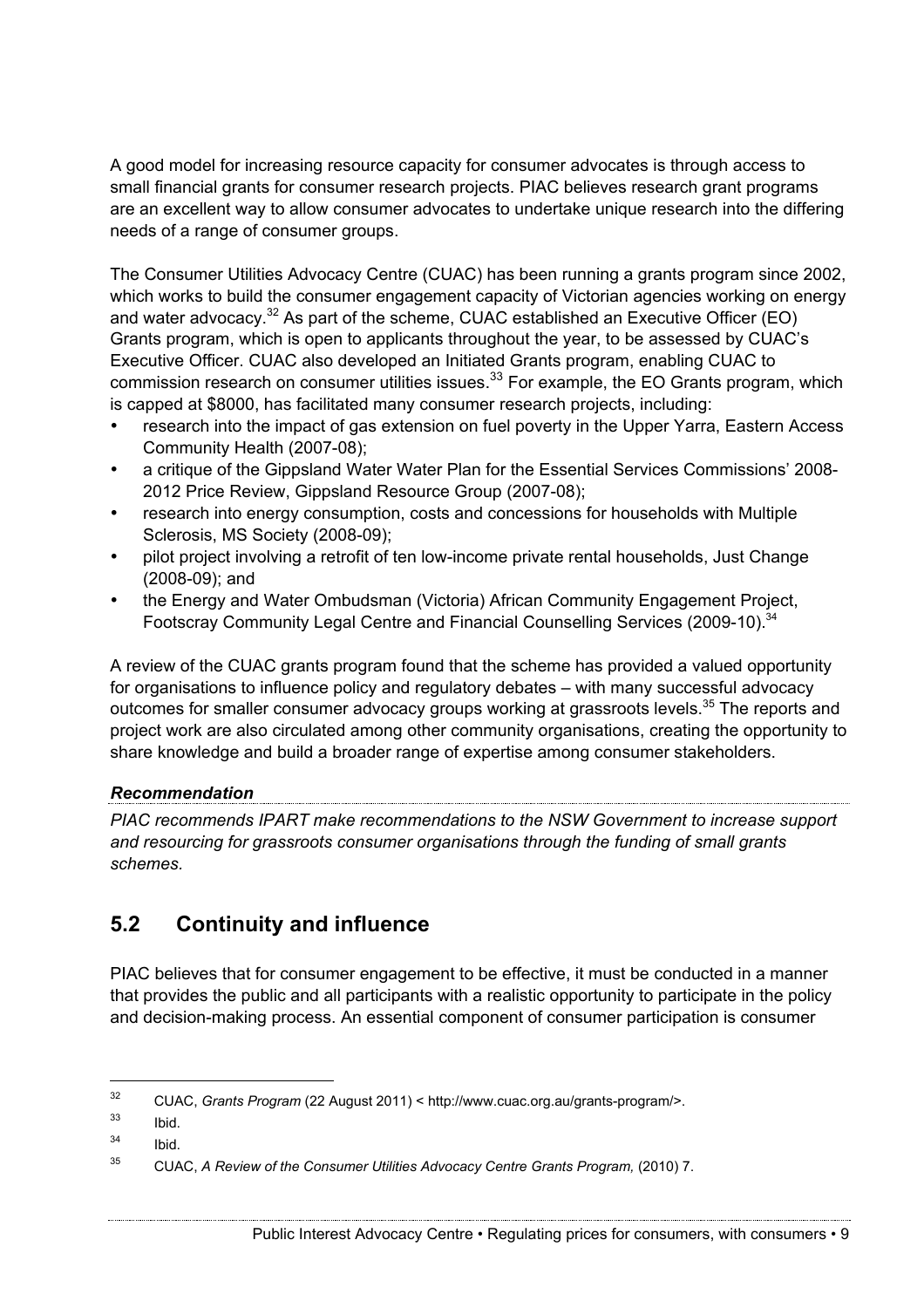confidence that their view will 'be heard' and may contribute to real change.<sup>36</sup> Relationship building is a key component to building this confidence. Relationships and continuity of contact is valued by consumers $37$  and following up on consultation processes is crucial to effective community engagement and building confidence.<sup>38</sup>

In the Cambridge Economic Policy Associates (CEPA) analysis of consumer engagement, it is highlighted that the provision of information is only the first step to involving consumers in the process.<sup>39</sup> It is PIAC's experience that the invitation for submissions and dissemination of issues papers is primarily a one-way flow of communication from IPART to consumers. This often presents limited opportunity for feedback from all consumer advocates. PIAC believes that when consumers have access to information but no further interaction with the regulator, there is limited opportunity for consumers to influence the outcome of regulatory decision-making.<sup>40</sup>

In previous review processes, PIAC has been fortunate to have an open dialogue and ongoing interaction with IPART consultants through informal channels and existing relationships. PIAC believes consumer engagement must be a two-way relationship, and has valued these open lines of communication with IPART.

A good example of a working partnership IPART has with consumer stakeholders can be seen in the Memorandum of Understanding (MOU) IPART has with EWON. The MOU was established in 2005 to help IPART and EWON work together to ensure consumers are protected in a competitive retail environment.<sup>41</sup> Since its implementation, EWON believes the MOU has been a valuable mechanism for building a relationship with IPART, and has provided both organisations with the opportunity to discuss consumer issues in a protected environment.

PIAC notes that, although the *Independent Pricing and Regulatory Tribunal Act 1992* (NSW) does not place a legislative requirement on IPART to establish a standing customer consultation group or a Charter of Consultation,<sup>42</sup> consultative groups that meet regularly provide an invaluable forum for collaborative consumer engagement.

The Essential Services Commission (ESC) is the independent economic regulator for prescribed essential services in Victoria. A key component of the regulator's consultation framework is the facilitation of a Consumer Consultation Committee (CCC). The function of the ESC CCC is to advise the Commission on customer issues and needs. The CCC also provides a forum in which customer representatives are able to exchange information on their needs and make those needs known to the regulated industries.<sup>43</sup> Membership of the CCC includes key consumer bodies,

 <sup>36</sup> Jim Cavaye, *Governance and Community Engagement - The Australian Experience* (Ashgate Publishing, UK, 2004) 9.

 $37$  Ibid, 8.

<sup>38</sup> Ibid, 9.

<sup>&</sup>lt;sup>39</sup> Cambridge Economic Policy Associates (CEPA), above n 7.

 $40$  Ibid.

<sup>41</sup> Memorandum of Understanding between IPART and EWON, July 2005, 1.

<sup>42</sup> Monash Centre for Regulatory Studies, *Keeping the Regulators Accountable: Improving Practices in Energy Markets for Disadvantaged Consumers and Stakeholders*, Monash University, Faculty of Law, (2008) 51.

<sup>43</sup> Ibid, 44.